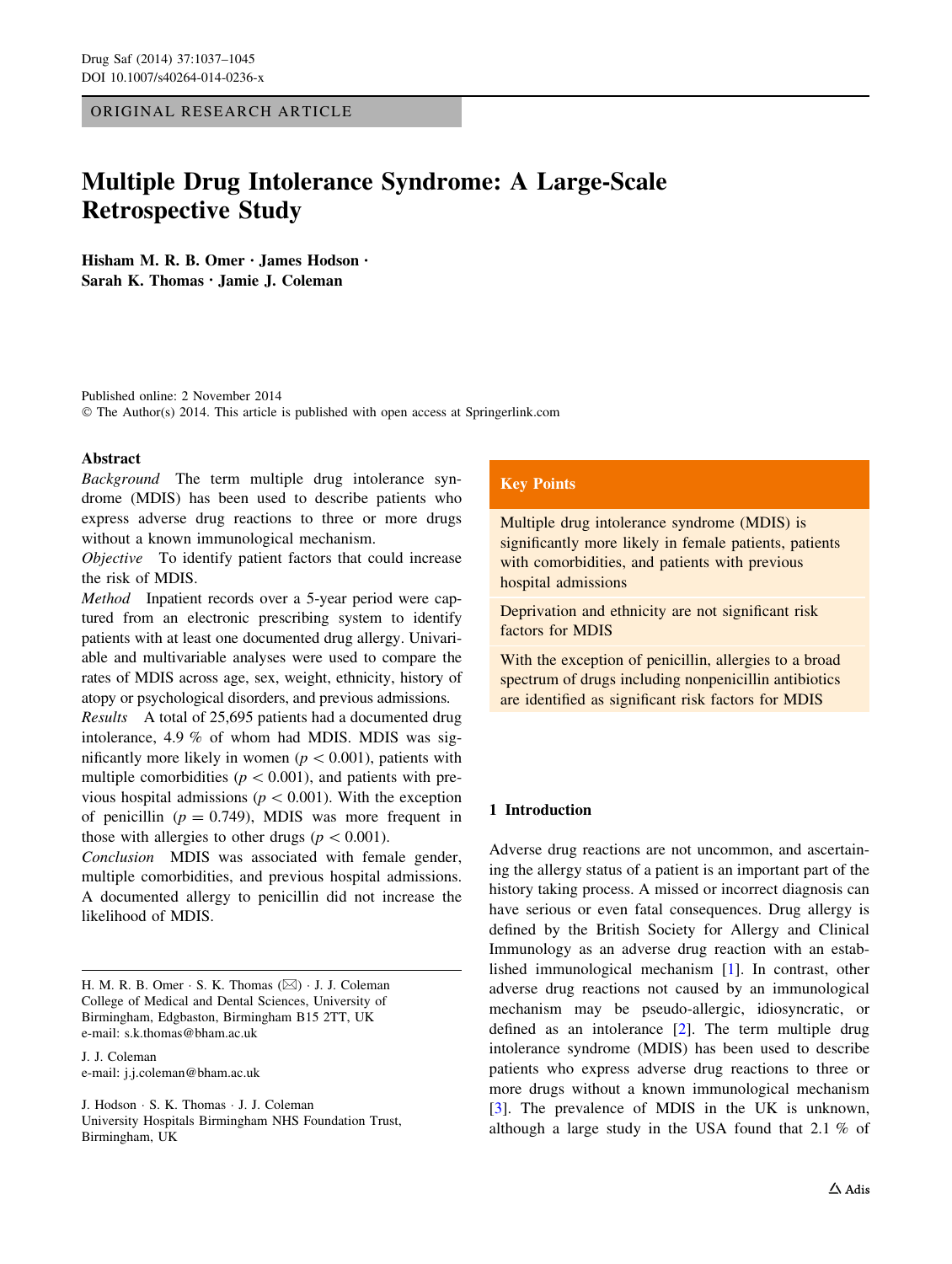<span id="page-1-0"></span>patients enrolled in a health plan group had three or more drug intolerances [\[4](#page-7-0)]. In spite of the seemingly low prevalence of MDIS, these cases pose a real problem for physicians. Often the fear of exacerbating an illness or triggering an anaphylactic reaction means that physicians avoid the list of culprit drugs at all costs. This can complicate treatment plans through the inability to prescribe optimal first-line therapies and necessitates the use of alternative, possibly less-effective treatments [\[5](#page-7-0)]. This, as well as variations in care, management, and diagnosis of drug allergy in the UK, has led to the provision of guidance from the National Institute for Health and Care Excellence [\[2](#page-7-0)].

The mechanisms underlining MDIS are not well understood, but some researchers have proposed the idea of nonspecific histamine release by mast cells and basophils [\[6](#page-7-0)]. It has recently been shown that MDIS patients have a strong wheal-and-flare response to autologous serum [\[7](#page-7-0)]. This suggests the presence of autoreactive antibodies in the serum of patients with MDIS. It is thought that these antibodies, when triggered by culprit drugs, may target the high affinity IgE receptor (FceRI) to induce histamine release. However, preliminary results have shown that sera from MDIS patients are unable to stimulate significant histamine release from donor basophils. Whether this mechanism truly underpins the pathogenesis of MDIS requires further clarification.

Psychological factors may also have a role to play in MDIS. Evidence suggests that MDIS patients have higher levels of anxiety, worse health-related quality-of-life scores, and increased likelihood of somatisation [[8,](#page-7-0) [9](#page-7-0)]. Such factors may have a link to the nocebo effect, which is defined as the emergence of negative effects following exposure to a nonharmful substance [\[10](#page-7-0)]. Patients who have experienced a reaction to a drug are likely to have negative thoughts associated with that drug. In addition, patients are prone to elevated anxiety levels prior to elective procedures. These negative thoughts are likely to have an influence on the subjective symptoms reported by MDIS patients to culprit drugs. As a result, physicians may struggle to differentiate between symptoms attributed to somatisation and those attributed to drug allergies [\[9](#page-7-0)].

In the present study, we investigated the characteristics of patients with three or more documented drug intolerances, and compared these to patients with one or two intolerances in order to determine whether any patient factors are associated with MDIS. For the purpose of this study, we refer to all patient-reported adverse effects as "allergy". Quotes are used to signify that patient-reported "allergies" do not necessarily represent true type I hypersensitivity reactions. The proportion of patients whose reactions are strictly IgE mediated in nature is unknown.

## 2 Methods

## 2.1 Setting

This work was carried out in a large acute NHS Foundation Trust. The Trust has a locally developed electronic prescribing and administration system known as PICS (prescribing, information and communication system), which is used for prescribing and documenting the administration of medicines throughout all  $(\sim 1,200)$  inpatient beds, as well as capturing information required to aid this process, such as the allergy status of a patient. The system was first installed in the renal unit in 1998 [\[11](#page-7-0)], and now covers all general and specialist medical and surgical specialities. A key feature of the system, for the purposes of this study, is that on a weekly basis all information within the system is exported to a comprehensive audit database for subsequent investigation and analyses.

## 2.2 Data Collection

Inpatient episodes between 1 January 2009 and 31 July 2013 that had a documented allergy were captured for analysis. For each patient, the demographics and medical and drug histories were captured from PICS for further analysis (Box 1).

Box 1 Patient and medical information captured on PICS for each inpatient episode with a documented allergy

| Patient demographics | Age                                                                                                                                                                                                                                                                       |
|----------------------|---------------------------------------------------------------------------------------------------------------------------------------------------------------------------------------------------------------------------------------------------------------------------|
|                      | Sex                                                                                                                                                                                                                                                                       |
|                      | Ethnicity                                                                                                                                                                                                                                                                 |
|                      | Weight                                                                                                                                                                                                                                                                    |
|                      | Post-code                                                                                                                                                                                                                                                                 |
| Allergies            | Drug name                                                                                                                                                                                                                                                                 |
| Medical history      | Number of documented comorbidities                                                                                                                                                                                                                                        |
|                      | Number of previous admissions to the Trust:<br>atopic history: asthma (ICD10; J45),<br>conjunctivitis (H10), eczema (B00.0) and<br>atopic dermatitis $(L20)$ , dermatitis $(L23-$<br>L27), rhinitis $(J30)$ , psoriasis $(L40 \& L41)$                                    |
|                      | Psychological comorbidities:<br>schizophrenia and other psychoses<br>(F20–F29); affective disorders (F30–F39);<br>neuroses stress-related and somatoform<br>disorders (F40–F48); behavioural and<br>personality disorders (F90–F98); other<br>organic disorders (F00–F09) |
| Drug history         | Presence of a prescription for:                                                                                                                                                                                                                                           |
|                      | Antihistamines                                                                                                                                                                                                                                                            |
|                      | Adrenaline 1:1,000 (or preparations of this<br>such as $Epipen^{\circledR})$                                                                                                                                                                                              |
|                      | Corticosteroids: prednisolone, hydrocortisone                                                                                                                                                                                                                             |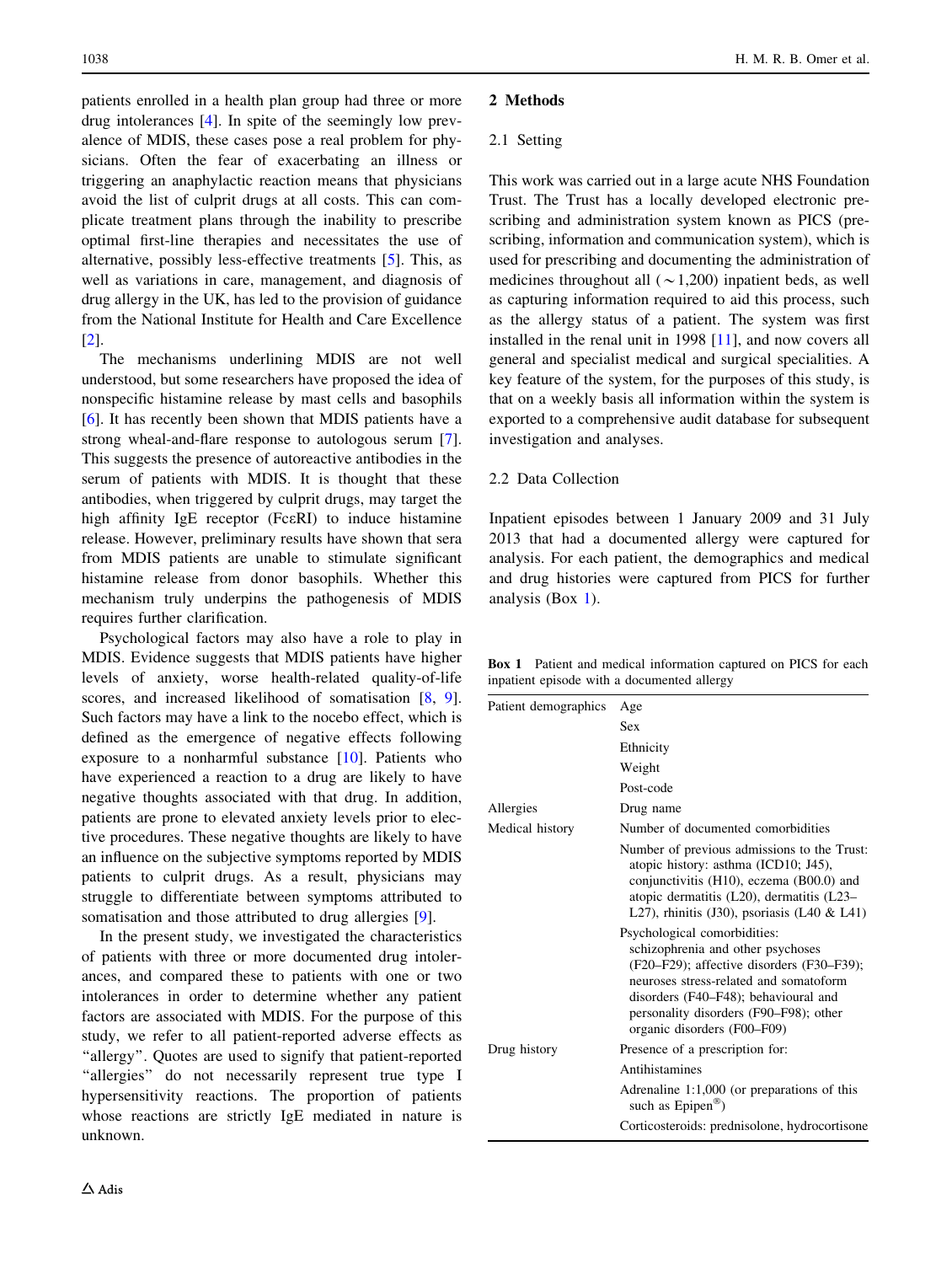#### 2.3 Data Analysis

Individual drug allergy entries were categorised as antibiotics or nonantibiotics. The antibiotics were then further divided according to frequency of occurrence into eight categories: cephalosporins, glycopeptides, macrolides, penicillins, quinolones, tetracyclines, trimethoprim/sulfonamides, and other antibiotics.

The nonantibiotic group were also further divided according to frequency of occurrence into 11 categories: angiotensin converting enzyme inhibitors (ACEi), antihistamines, aspirin, latex, lipid regulators, nonsteroidal antiinflammatory drugs (NSAIDs), opioids, paracetamol, peanuts, shellfish, and other nonantibiotics. The ''other nonantibiotics'' class contained less commonly reported drug allergies such as anticoagulants, antiemetics, antihypertensives, and antimuscarinics. Peanuts and shellfish were included in the data extraction owing to their use in some dietary supplements and prescription medicines.

Patients were categorised into one of two groups: the MDIS group (defined as the recording of three or more drug allergies) or the non-MDIS group (patients with one or two reported drug allergies). For the analysis of demographic factors, patients with missing or clearly spurious data (e.g., impossibly low body weight) were excluded. In cases where patients had multiple admissions during the time period, the mean weight was calculated. Patient age was taken at the first record of a documented drug allergy.

Patient postcodes were attributed to lower level super output areas (LSOAs) using the national look-up file maintained by the Office for National Statistics [[12,](#page-7-0) [13](#page-7-0)]. For each postcode-derived LSOA, income deprivation was calculated using the Indices of Deprivation 2007 income domain score [\[14](#page-7-0)]. Income deprivation is defined as the proportion of people earning 65 % or less of the median English household income [\[15](#page-8-0)]. Postcodes that could not be attributed an LSOA were excluded from further analysis (for example, British forces post office codes and ZZ codes for patients outside the UK/or who have no fixed abode or temporary residence).

#### 2.4 Statistical Analysis

Initially, Mann–Whitney and Fisher's exact tests were used to perform univariable analysis of the association between MDIS and a range of demographic factors. This was then extended to a multivariable binary logistic regression model in order to consider these factors simultaneously.

The next stage of the analysis considered how MDIS rates differed in patients prescribed selected antiallergic agents, and those with psychological or atopic comorbidities. Univariable analysis was performed with Fisher's exact tests, which were then followed by a multivariable

binary logistic regression model. This model also included all of the demographic factors analysed previously, in order to account for known associations with MDIS.

The final stage of the analysis used univariable Fisher's exact tests to determine the drug classes that were most influential in predicting the patients with MDIS. All analyses were performed using IBM SPSS v22 (IBM SPSS Inc., Armonk, NY, USA) with statistical significance assessed at the 5 % level.

## 3 Results

Between 1 January 2009 and 31 July 2013 there were 25,695 patients admitted on PICS with at least one documented drug allergy. A total of 1,250 (4.9 %) had three or more drug allergies and were categorised as having MDIS.

A univariable analysis showed that age was significantly greater (median = 60 vs. 56 years,  $p < 0.001$ ) and weight was significantly lower (median  $= 71.2$  vs. 74.0 kg,  $p < 0.001$  $p < 0.001$ ) in MDIS patients (see Table 1). The analysis also showed that females were approximately twice as likely to be classed as multiple drug intolerant  $(6.1 \text{ vs.})$ 2.9 %,  $p < 0.001$ ). Deprivation scores did not differ significantly between the groups (both medians  $= 0.17$ ,  $p = 0.214$ ) and there was no significant difference across different ethnic groups  $(p = 0.163)$ . MDIS cases were significantly more frequent in patients with more comorbidities ( $p < 0.001$ ), increasing from 3.5 % for those with no comorbidities to 4.8 and 7.3 % for those with one and multiple comorbidities, respectively. Similarly, the frequency of MDIS was significantly greater ( $p < 0.001$ ) in patients with at least one hospital admission prior to the recording of their first drug allergy (5.3 %) compared to those with no previous hospital admissions (3.2 %).

The effects of population demographics were also assessed using multivariable analysis (see Table [2\)](#page-3-0). Odds ratios (ORs) were expressed for each factor as predictors for multiple drug intolerance. The analysis showed that the presence of comorbidities was a significant predictor of MDIS ( $p < 0.001$ ). ORs were significantly greater for patients with two or more comorbidities [OR 1.91, 95 % confidence interval (CI) 1.64–2.22,  $p < 0.001$  or with a single comorbidity (OR 1.26, 95 % CI 1.05–1.52,  $p = 0.012$ ) than in patients with none. A history of admissions prior to the first recorded drug allergy was also a significant predictor of MDIS (OR 1.59, 95 % CI 1.30–1.94,  $p < 0.001$ ) compared to no previous admissions. Sex remained significant, with women significantly more likely to have MDIS (OR 2.06, 95 % CI 1.77–2.40,  $p<0.001$ ).

After accounting for the effects of these factors, neither age ( $p = 0.716$ ) nor weight ( $p = 0.364$ ) was found to be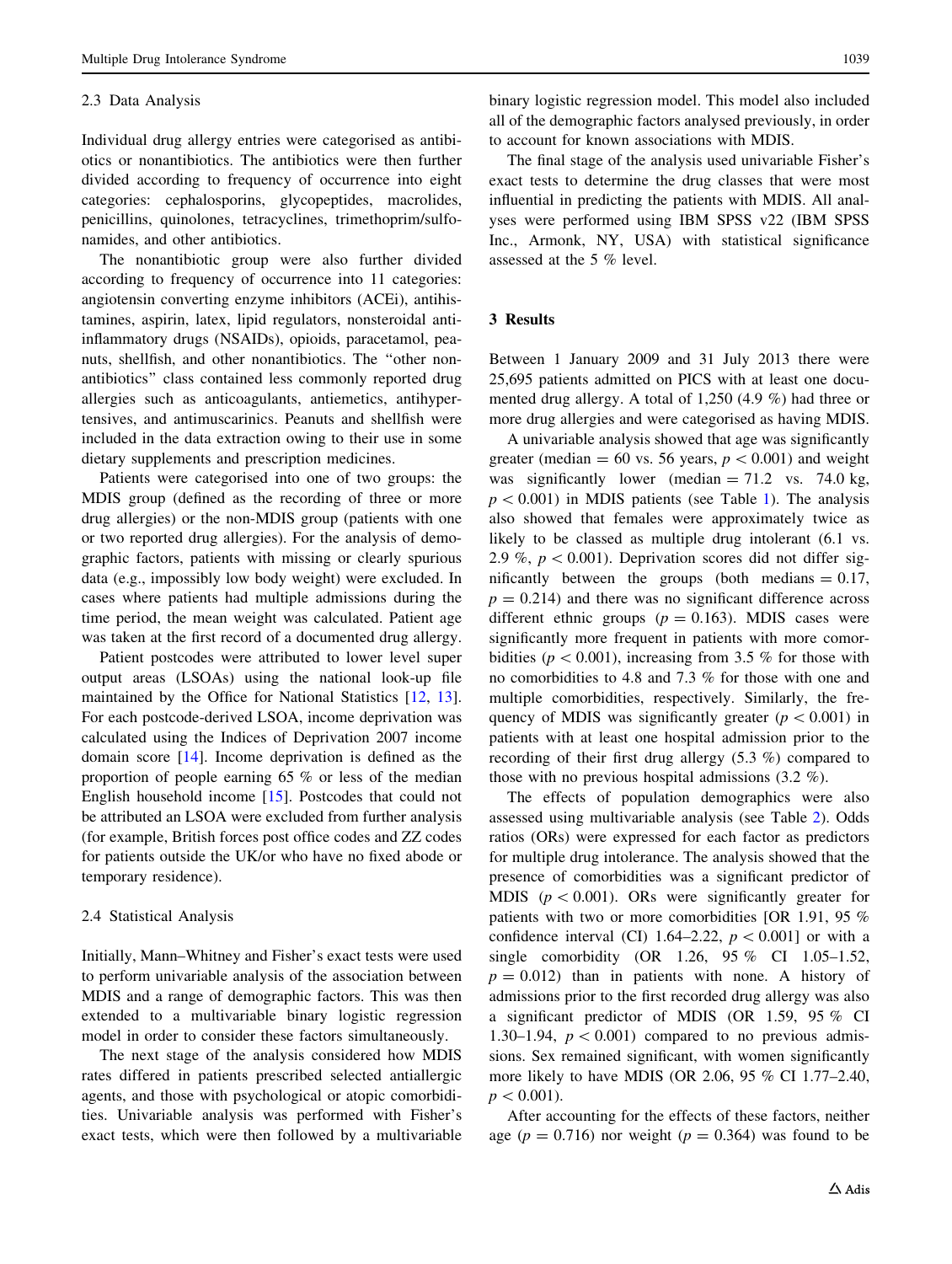| Factor                                     | Multiple drug intolerance | $p$ value        |            |
|--------------------------------------------|---------------------------|------------------|------------|
|                                            | No                        | Yes              |            |
| Age (years)                                | 56 (40, 71)               | 60 (44, 73)      | $< 0.001*$ |
| Weight (kg)                                | 74.0 (62.9, 87.0)         | 71.2(60.2, 83.6) | $< 0.001*$ |
| Deprivation score                          | 0.17(0.09, 0.31)          | 0.17(0.09, 0.30) | 0.214      |
| <b>Sex</b>                                 |                           |                  | $< 0.001*$ |
| Male                                       | $9,763(97.1\%)$           | 291 $(2.9\%$     |            |
| Female                                     | 14,677 (93.9 %)           | 959 (6.1 %)      |            |
| Ethnicity                                  |                           |                  | 0.163      |
| Asian                                      | 1,601 (95.5 %)            | 75 (4.5 %)       |            |
| <b>Black</b>                               | 755 (95.7 %)              | 34 $(4.3\%)$     |            |
| Mixed                                      | 228 (94.6 %)              | 13 $(5.4\%)$     |            |
| Other                                      | 414 (97 %)                | 13 $(3 \%)$      |            |
| White                                      | 19,722 (94.8 %)           | $1,079(5.2\%)$   |            |
| Comorbidities                              |                           |                  | $< 0.001*$ |
| $\theta$                                   | 12,888 $(96.5\% )$        | 474 (3.5 %)      |            |
| 1                                          | 4,735 $(95.2\% )$         | 239 $(4.8\%)$    |            |
| $2+$                                       | 6,822(92.7%)              | 537 (7.3 %)      |            |
| Admissions prior to first reported allergy |                           |                  |            |
| N <sub>0</sub>                             | 4,871 (96.8 %)            | 161 $(3.2\%)$    |            |
| Yes                                        | 19,574 (94.7 %)           | 1,089 (5.3 $%$ ) |            |

<span id="page-3-0"></span>Table 1 Univariable analysis of the effects of demographic factors on rates of multiple drug intolerance

Continuous data reported as: median (lower quartile, upper quartile), with p value from Mann–Whitney test

Categorical data reported as:  $n$  (%), with p value from Fisher's exact test \* Significant at  $p < 0.05$ 

significantly associated with MDIS, contrary to the findings of the univariable analysis. This is likely related to the fact that patients with comorbidities tended to be older (median age: single comorbidity  $= 50$  years, multiple comorbidities = 66 years,  $p < 0.001$ ), and that male patients were heavier (median weight: male =  $81 \text{ kg}$ , female =  $69 \text{ kg}$ ,  $p<0.001$ ).

Univariable analysis showed MDIS was significantly more frequent in patients prescribed an antihistamine  $(p<0.001)$ , prednisolone  $(p<0.001)$ , hydrocortisone  $(p < 0.001)$ , or an EpiPen<sup>®</sup> ( $p = 0.002$ ) compared to those without such prescriptions (see Table [3](#page-4-0)). There was no significant difference in MDIS cases in patients with either an atopic or psychological comorbidity compared to patients without ( $p = 0.444$ , and  $p = 0.951$ , respectively).

Multivariable ORs were also calculated for selected antiallergic agents and specific comorbidities. MDIS was associated with the prescription of antihistamine (OR 1.86, 95 % CI 1.59–2.17,  $p < 0.001$ ), EpiPen<sup>®</sup> (OR 2.36, 95 %) CI 1.02–5.46,  $p = 0.046$ ), and prednisolone (OR 1.25, 95 % CI 1.05–1.49,  $p = 0.014$ ; however, hydrocortisone prescriptions were not significant predictors of MDIS in the multivariable analysis ( $p = 0.628$ ). This is likely related to correlations with antihistamine and prednisolone (Kendalls tau  $b = 0.35$  and 0.38, respectively).

Table 2 Multivariable analysis of the effects of demographic factors on rates of multiple drug intolerance

| Factor                            | Odds ratio $(95\% \text{ CI})$ | $p$ value  |
|-----------------------------------|--------------------------------|------------|
| Age (years)                       |                                | 0.716      |
| <45                               |                                |            |
| $45 - 64$                         | $1.02(0.86 - 1.22)$            | 0.789      |
| $65+$                             | $1.07(0.90 - 1.27)$            | 0.436      |
| Weight (kg)                       |                                | 0.364      |
| < 50                              | $1.04(0.82 - 1.34)$            | 0.731      |
| $50 - 85$                         |                                |            |
| >85                               | $0.90(0.77-1.05)$              | 0.185      |
| Deprivation score                 |                                | 0.646      |
| < 0.1                             |                                |            |
| $0.1 - 0.3$                       | $0.96(0.83 - 1.12)$            | 0.634      |
| >0.3                              | $0.92(0.76 - 1.10)$            | 0.350      |
| Sex                               |                                | $< 0.001*$ |
| Female                            | $2.06(1.77-2.40)$              | $< 0.001*$ |
| Male                              |                                |            |
| Ethnicity                         |                                | 0.133      |
| White                             |                                |            |
| Asian                             | $0.87(0.66 - 1.13)$            | 0.295      |
| <b>Black</b>                      | $0.76(0.51 - 1.13)$            | 0.174      |
| Mixed                             | $1.11(0.60 - 2.07)$            | 0.736      |
| Other                             | $0.66$ $(0.35-1.26)$           | 0.209      |
| Unspecified                       | $0.62$ $(0.40-0.97)$           | 0.035      |
| Comorbidities                     |                                | $< 0.001*$ |
| None                              |                                | -          |
| 1                                 | $1.26(1.05-1.52)$              | $0.012*$   |
| 2 or more                         | $1.91(1.64 - 2.22)$            | $< 0.001*$ |
| Admissions prior to first allergy |                                | $< 0.001*$ |
| N <sub>0</sub>                    |                                |            |
| Yes                               | $1.59(1.30-1.94)$              | $< 0.001*$ |

Results from a multivariable binary logistic regression

\* Significant at  $p < 0.05$ 

Univariable analysis showed that, except for penicillins, MDIS cases were significantly more frequent in patients with a documented allergy to any of the drug groups listed  $(p<0.001$  for all). However, the frequency of MDIS cases were similar between patients with a penicillin allergy and those without a penicillin allergy (4.9 vs. 4.8 %,  $p = 0.749$  $p = 0.749$  $p = 0.749$  (see Tables 4, [5\)](#page-5-0).

ORs were also expressed for each drug or drug group as predictors for multiple drug intolerance (Fig. [1\)](#page-6-0). Of the group of drugs investigated, cephalosporin and quinolone allergies were the most significant predictors of MDIS (OR 11.3 and 11.1, respectively). The data also showed that, after penicillin, the likelihood of developing MDIS was lowest in those allergic to peanuts and shellfish (OR 2.3 for both). Furthermore, ORs were significantly smaller in those allergic to aspirin (OR 2.6, 95 % CI 2.3–3.0) compared to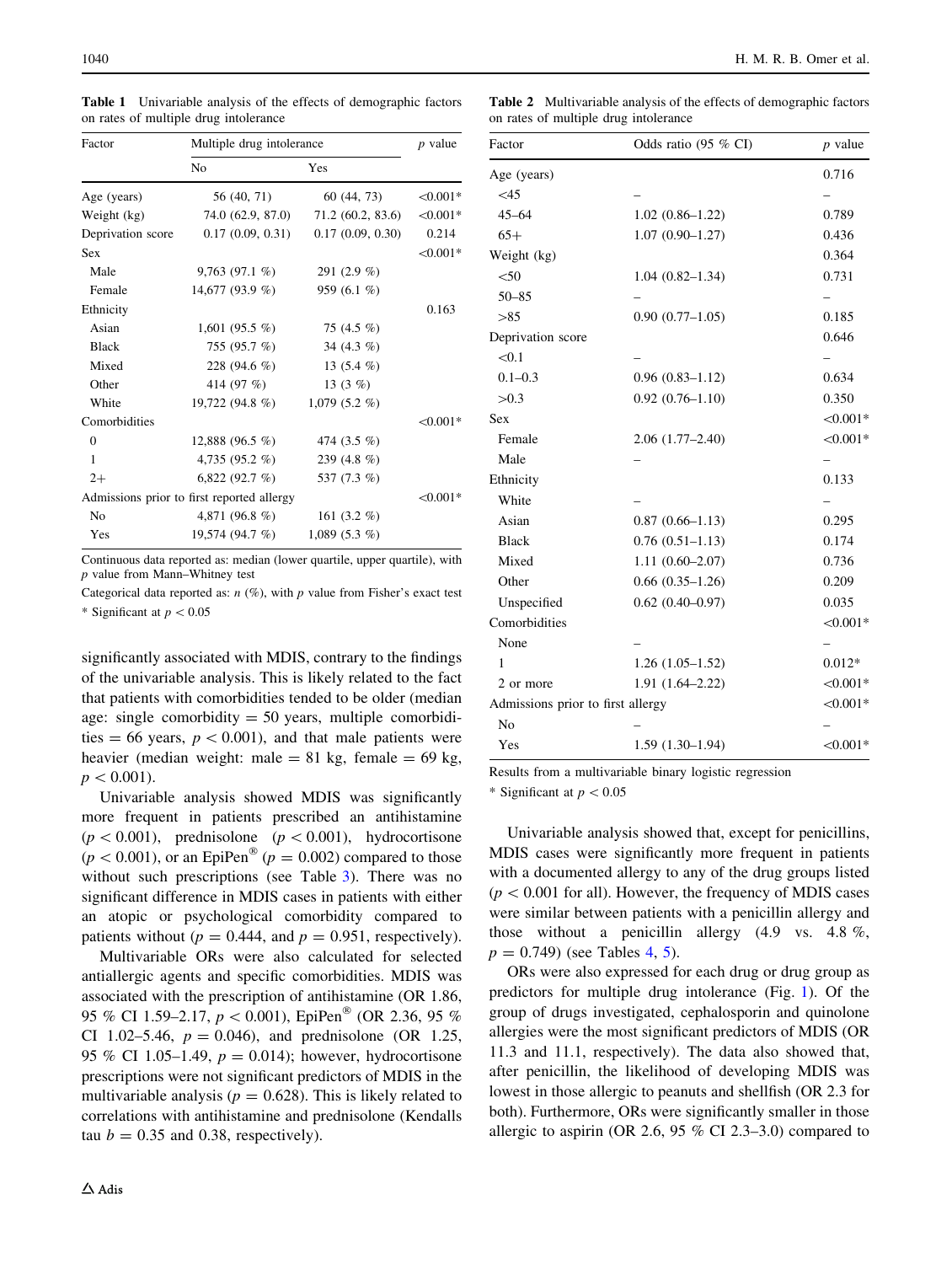<span id="page-4-0"></span>Table 3 Effects of selected drugs and comorbidities on rates of multiple drug intolerance

| Factor                    | Multiple drug intolerance |                 | $p$ value  | Multivariable odds           | $p$ value  |
|---------------------------|---------------------------|-----------------|------------|------------------------------|------------|
|                           | N <sub>0</sub>            | Yes             |            | ratio <sup>a</sup> (95 % CI) |            |
| Antihistamine prescribed  |                           |                 | $< 0.001*$ |                              | $< 0.001*$ |
| No $(N = 21,846)$         | 20,945 (95.9 %)           | 901 $(4.1\%$    |            |                              |            |
| Yes $(N = 3,849)$         | 3,500 (90.9 $%$ )         | 349 $(9.1\%)$   |            | $1.86(1.59-2.17)$            | $< 0.001*$ |
| EpiPen prescribed         |                           |                 | $0.002*$   |                              | $0.046*$   |
| No $(N = 25,647)$         | 24,405 (95.2 %)           | 1,242 $(4.8\%)$ |            |                              | -          |
| Yes $(N = 48)$            | 40 $(83.3\%)$             | 8(16.7%)        |            | $2.36(1.02 - 5.46)$          | $0.046*$   |
| Prednisolone prescribed   |                           |                 | $< 0.001*$ |                              | $0.014*$   |
| No $(N = 22,461)$         | 21,464 (95.6 %)           | 997 $(4.4\%$    |            |                              | -          |
| Yes $(N = 3,234)$         | 2,981 $(92.2\%$           | $253(7.8\%)$    |            | $1.25(1.05-1.49)$            | $0.014*$   |
| Hydrocortisone prescribed |                           |                 | $< 0.001*$ |                              | 0.628      |
| No $(N = 23,691)$         | $22,609$ (95.4 %)         | 1,082 $(4.6\%$  |            |                              |            |
| Yes $(N = 2,004)$         | 1,836 (91.6 $%$ )         | 168 (8.4 $%$ )  |            | $1.05(0.85-1.31)$            | 0.628      |
| Psychological comorbidity |                           |                 | 0.951      |                              | 0.589      |
| No $(N = 24,594)$         | $23,398$ (95.1 %)         | 1,196 $(4.9\%$  |            |                              |            |
| Yes $(N = 1,101)$         | $1,047(95.1\%)$           | 54 (4.9 %)      |            | $0.91(0.65-1.28)$            | 0.589      |
| Atopic comorbidity        |                           |                 | 0.444      |                              | 0.903      |
| No $(N = 23,050)$         | $21,920(95.1\%)$          | 1,130 $(4.9\%)$ |            |                              | -          |
| Yes $(N = 2,645)$         | $2,525(95.5\%)$           | 120 $(4.5\%$    |            | $1.01(0.81-1.26)$            | 0.903      |

Categorical data reported as:  $n$  (%), with p value from Fisher's exact test

\* Significant at  $p < 0.05$ 

<sup>a</sup> From multivariable binary logistic regression, adjusting for all factors in Tables [1](#page-1-0) and [2](#page-3-0)

patients allergic to other drugs such as opioids (OR 4.3, 95 % CI 3.8–4.9), antihistamines (OR 5.1, 95 % CI 3.9–6.6), and other NSAIDs (OR 5.4, 95 % CI 4.7–6.2).

## 4 Discussion

This is the first large-scale UK study to look at the effects of demographics, medical history, and medication use on the rates of MDIS. The MDIS cohort was compared to patients with one or two documented drug allergies in order to ascertain factors linked to multiple drug intolerances. The majority of patients in the control group were assumed to represent a cohort with true type 1 IgE-mediated hypersensitivity reactions. As such, comparing the MDIS cohort to this group of patients enabled the identification of risk factors specifically for the development of multiple drug intolerance rather than single drug allergies in general.

Among the drug allergies investigated, 18 out of 19 drug groups were shown to be significant risk factors for MDIS, with quinolones, cephalosporins, tetracyclines, and ACEi being identified as the most significant predictors. ''Other antibiotic'' allergies also formed a significant risk factor for MDIS. This is likely to be a result of the study population we used, all of whom were inpatients tending to be prescribed a wide spectrum of antibiotics during their hospital stay. Interestingly, with the exception of ACEi, the most significant risk factors for MDIS were allergies to broadspectrum antibiotics prescribed for short-term use. This may suggest that mechanisms underlying MDIS occur with a short latency period.

Penicillin allergy is commonly reported among UK patients [\[16](#page-8-0)]. As such, we expected that a penicillin allergy may increase the risk of being intolerant to multiple drugs. Indeed, Smith et al. [\[17](#page-8-0)] found that a history of allergy to other drugs was almost three times as common in patients who were penicillin-allergic compared to those who were not [\[5](#page-7-0)]. However, we found that the frequency of MDIS cases did not differ significantly between patients with penicillin allergy compared to those without. The frequency of MDIS was greatest in those allergic to broadspectrum antibiotics and these drugs were also the most significant risk factors for MDIS. Penicillins, however, did not fit this trend. This could potentially be explained by the fact that reported penicillin allergies are likely to represent true IgE-mediated hypersensitivity reactions.

Consistent with previous studies  $[6, 18]$  $[6, 18]$  $[6, 18]$  $[6, 18]$ , we found that even after adjusting for all other demographics, female gender is a significant risk factor for MDIS. This finding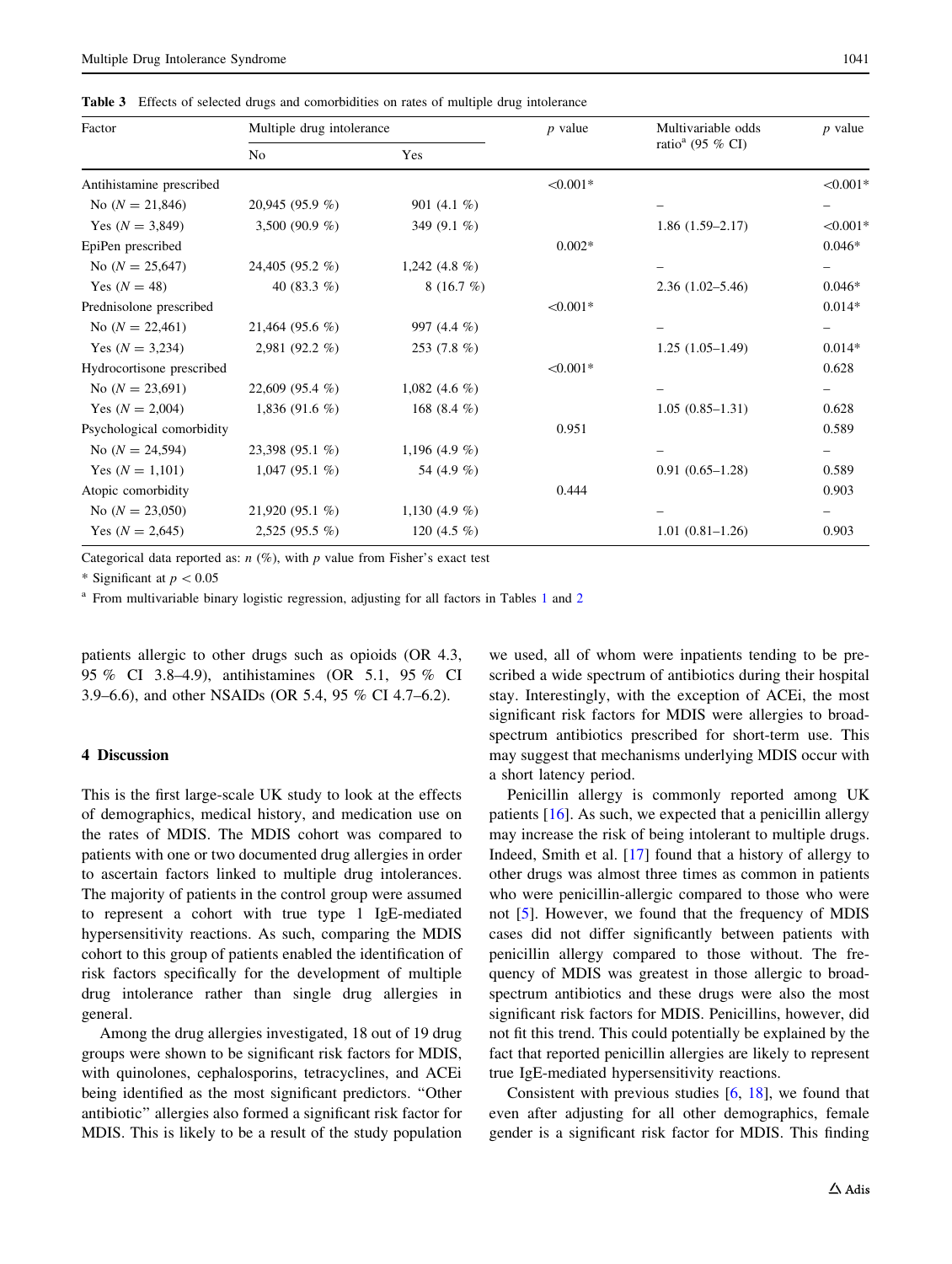<span id="page-5-0"></span>Table 4 Effects of specific nonantibiotic drugs on rates of multiple drug intolerance

Table 5 Effects of specific antibiotics on rates of multiple drug intolerance

Drug class Multiple drug intolerance p value

| Drug class                        | Multiple drug intolerance | $p$ value        |            |
|-----------------------------------|---------------------------|------------------|------------|
|                                   | N <sub>o</sub>            | Yes              |            |
| ACEi                              |                           |                  | $< 0.001*$ |
| No $(N = 25,277)$                 | 24,133 (95.5 %)           | 1,144 (4.5 $%$ ) |            |
| Yes $(N = 418)$                   | 312 $(74.6\%$             | 106 (25.4 $%$ )  |            |
| Antihistamines                    |                           |                  | $< 0.001*$ |
| No $(N = 25,296)$                 | 24,125 (95.4 %)           | 1,171 $(4.6 \%)$ |            |
| Yes $(N = 399)$                   | 320 (80.2 %)              | 79 (19.8 %)      |            |
| Aspirin                           |                           |                  | $< 0.001*$ |
| No $(N = 23,198)$                 | 22,210 (95.7 %)           | 988 (4.3 %)      |            |
| Yes $(N = 2,497)$                 | 2,235 (89.5 $%$ )         | 262 (10.5 %)     |            |
| Latex                             |                           |                  | $< 0.001*$ |
| No $(N = 25,203)$                 | $24,013$ (95.3 %)         | 1,190 $(4.7 \%)$ |            |
| Yes $(N = 492)$                   | 432 (87.8 %)              | 60 (12.2 %)      |            |
| Lipid regulators                  |                           |                  | $< 0.001*$ |
| No $(N = 25,356)$                 | 24,180 (95.4 %)           | 1,176 (4.6 %)    |            |
| Yes $(N = 339)$                   | $265(78.2\%)$             | 74 (21.8 %)      |            |
| <b>NSAIDs</b>                     |                           |                  | $< 0.001*$ |
| No $(N = 24,143)$ 23,177 (96 %)   |                           | 966 $(4 \%)$     |            |
| Yes $(N = 1,552)$                 | 1,268 (81.7 %)            | 284 (18.3 %)     |            |
| Opioids                           |                           |                  | $< 0.001*$ |
| No $(N = 22,531)$ 21,719 (96.4 %) |                           | 812 (3.6 %)      |            |
| Yes $(N = 3,164)$ 2,726 (86.2 %)  |                           | 438 (13.8 %)     |            |
| Paracetamol                       |                           |                  | $< 0.001*$ |
| No $(N = 25,424)$ 24,225 (95.3 %) |                           | 1,199 $(4.7\%$   |            |
| Yes $(N = 271)$                   | 220 (81.2 %)              | 51 (18.8 %)      |            |
| Peanuts                           |                           |                  | $< 0.001*$ |
| No $(N = 25,427)$                 | 24,205 (95.2 %)           | 1,222 (4.8 $%$ ) |            |
| Yes $(N = 268)$                   | 240 (89.6 %)              | 28 (10.4 %)      |            |
| Shellfish                         |                           |                  | $< 0.001*$ |
| No $(N = 25,404)$                 | 24,184 (95.2 %)           | 1,220 $(4.8\%)$  |            |
| Yes $(N = 291)$                   | 261 (89.7 %)              | 30 (10.3 %)      |            |
| Other nonantibiotics              |                           |                  | $< 0.001*$ |
| No $(N = 22,106)$                 | 21,504 (97.3 %)           | 602 (2.7 %)      |            |
| Yes $(N = 3,589)$                 | 2,941 (81.9 %)            | 648 (18.1 %)     |            |

Categorical data reported as:  $n$  (%), with p value from Fisher's exact test

\* Significant at  $p < 0.05$ 

could be linked to gender differences in healthcare use. It is well known that women have higher healthcare utilisation than men [[19\]](#page-8-0). Women are therefore liable to be exposed to a larger range of drugs, making them more likely to report drug allergies and be identified as intolerant.

MDIS patients were found to be significantly older than non-MDIS patients. Older patients are known to have more comorbidities and therefore likely to have greater exposure to drugs, which increases the likelihood of a reported adverse reaction. The fact that age was not significant when

|                                                 | No              | Yes             |            |  |
|-------------------------------------------------|-----------------|-----------------|------------|--|
| Cephalosporins                                  |                 |                 | $< 0.001*$ |  |
| No $(N = 25,336)$ 24,210 (95.6 %) 1,126 (4.4 %) |                 |                 |            |  |
| Yes $(N = 359)$                                 | $235(65.5\%)$   | 124 (34.5 $%$ ) |            |  |
| Glycopeptides                                   |                 |                 | $< 0.001*$ |  |
| No $(N = 25,513)$ 24,303 (95.3 %) 1,210 (4.7 %) |                 |                 |            |  |
| Yes $(N = 182)$                                 | 142 $(78\%)$    | 40 $(22 \% )$   |            |  |
| Macrolides                                      |                 |                 | $< 0.001*$ |  |
| No $(N = 24,557)$ 23,557 (95.9 %)               |                 | 1,000 (4.1 %)   |            |  |
| Yes $(N = 1,138)$                               | 888 (78 %)      | 250 (22 %)      |            |  |
| Penicillins                                     |                 |                 | 0.749      |  |
| No $(N = 11,982)$ 11,405 (95.2 %)               |                 | 577 (4.8 %)     |            |  |
| Yes $(N = 13,713)$ 13,040 (95.1 %)              |                 | 673 (4.9 $%$ )  |            |  |
| Quinolones                                      |                 |                 | $< 0.001*$ |  |
| No $(N = 25,447)$ 24,283 (95.4 %) 1,164 (4.6 %) |                 |                 |            |  |
| Yes $(N = 248)$                                 | 162 (65.3 $%$ ) | 86 (34.7 %)     |            |  |
| Tetracyclines                                   |                 |                 | $< 0.001*$ |  |
| No $(N = 25,378)$ 24,218 (95.4 %)               |                 | 1,160 $(4.6\%$  |            |  |
| Yes $(N = 317)$                                 | 227 (71.6 $%$ ) | 90 $(28.4\%$    |            |  |
| Trimethoprim/sulfonamides                       |                 |                 |            |  |
| No $(N = 24,554)$ 23,535 (95.8 %) 1,019 (4.2 %) |                 |                 |            |  |
| Yes $(N = 1,141)$                               | 910 (79.8 $%$ ) | 231 (20.2 %)    |            |  |
| Other antibiotics                               |                 |                 | $< 0.001*$ |  |
| No $(N = 25,175)$ 24,078 (95.6 %) 1,097 (4.4 %) |                 |                 |            |  |
| Yes $(N = 520)$                                 | 367 (70.6 %)    | 153 (29.4 %)    |            |  |
|                                                 |                 |                 |            |  |

Categorical data reported as:  $n$  (%), with p value from Fisher's exact test

\* Significant at  $p < 0.05$ 

included in a multivariable model with the presence of comorbidities, suggests that the presence of increased comorbidities with age, rather than age independently, is the more important predictor of MDIS. These findings support previous work carried out by Onder et al. [[20\]](#page-8-0), who highlighted the significance of multiple comorbidities as predictors of adverse drug reactions.

Although De Pasquale et al. [\[8](#page-7-0)] found an increased likelihood of somatisation in their MDIS cohort, we showed that rates of psychological comorbidities were similar between MDIS and non-MDIS patients. This disparity is likely to be caused by differences in methodology. We used physicianled diagnoses of psychological disorders, whereas De Pasquale et al. [[8\]](#page-7-0) used psycho-diagnostic questionnaires to evaluate patients. Somatisation disorders have recently been identified as key risk factors for MDIS [[9\]](#page-7-0). These disorders are difficult to identify and diagnose in clinical practice. This may explain why the prevalence of psychological comorbidities was not high in our MDIS cohort.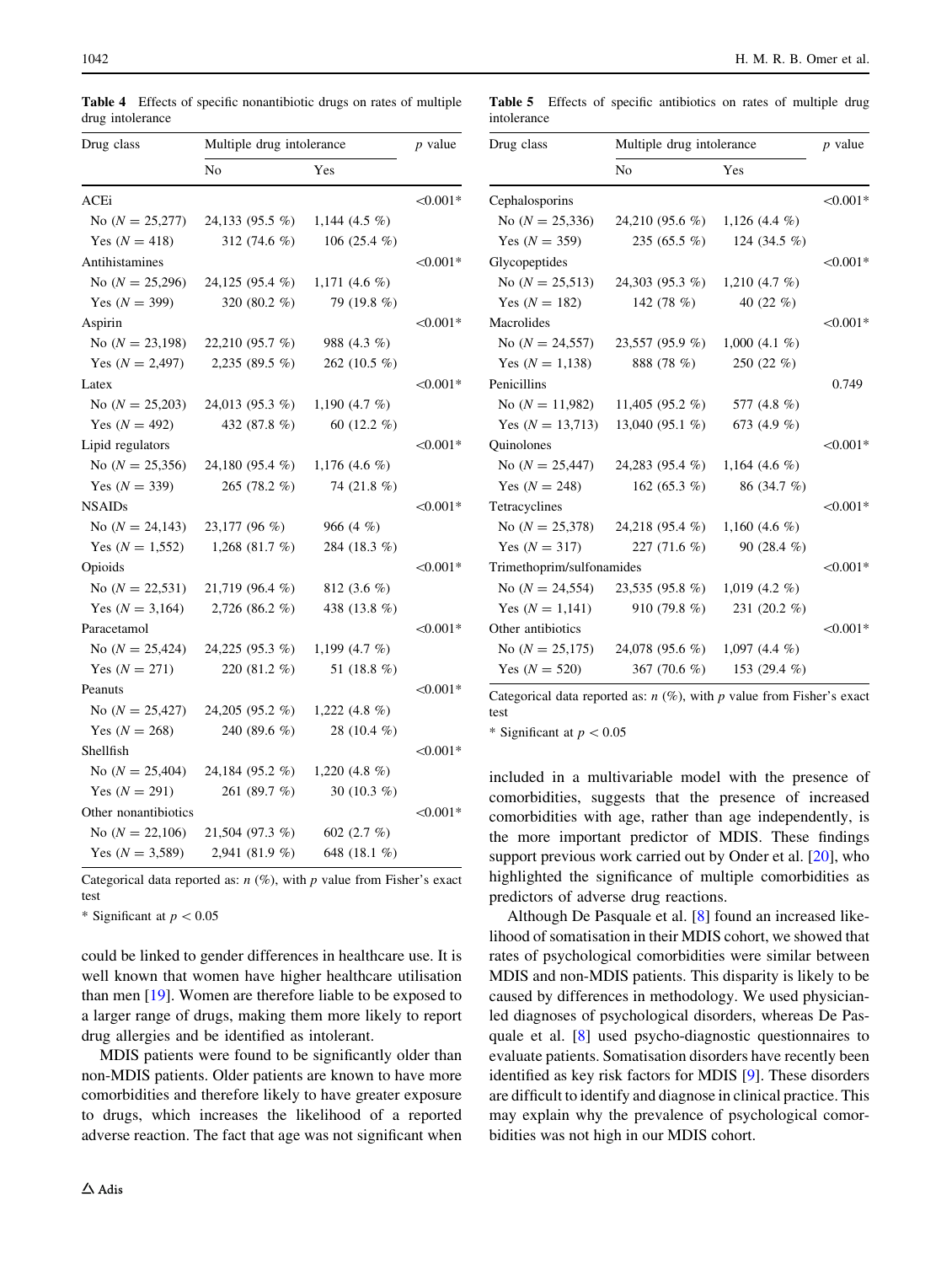<span id="page-6-0"></span>

Fig. 1 Predictors of multiple drug intolerance

Immunological mechanisms may be more important than psychological factors in governing MDIS. We reported more cases of MDIS in those prescribed any antiallergic agent compared to those without such prescriptions. Such immunological mechanisms seem to differ from those involved in systemic drug sensitisations as we showed, like previous reports [\[18](#page-8-0)], that atopic comorbidities were not significant risk factors for MDIS.

In contrast to the work carried out by Macy and Ho [\[4](#page-7-0)], we found that patients with MDIS tended to be lighter in body weight. This disparity may be explained by selection bias, because it is possible that the heaviest patients would be the least likely to be weighed due to logistical difficulties. Although estimated weights were provided in some cases, these may have been highly inaccurate. Indeed, recent figures from the Health Survey for England 2011 suggest that women tend to underestimate their weights by 3.6 kg on average [\[21](#page-8-0)]. Women formed the majority of our study population and MDIS cohort. This may further explain why MDIS cases in our study had lower documented body weights than in previous reports [\[5](#page-7-0)].

We also found that weight as a factor was not a significant predictor for MDIS when adjusted for all other demographics, even though heavier patients tend to have multiple comorbidities and, as such, greater medication use [\[22](#page-8-0), [23](#page-8-0)]. It may be that multiple comorbidities represent the most important risk factor. Deprivation however, was not found to be a significant risk factor for MDIS.

We showed that the likelihood of MDIS is increased in those with documented allergies to different specific drug

classes. This may not be surprising given the definition of multiple drug intolerance, because patients with an allergy to a single drug are more likely to meet the MDIS criteria compared to those without allergies. Importantly, we showed that the propensity for different drug allergies to increase the likelihood of MDIS varies and that penicillin allergies do not share this relationship.

## 4.1 Limitations

The dataset used for this study was based on documented allergies within the PICS system, reported by patients on admission to hospital. This was dependent on complete and accurate documentation by physicians. Some data were excluded owing to the absence of information (e.g., weight), which reduced the size of the dataset.

We are unable to state whether the allergies reported were true type I hypersensitivity reactions. Given that allergy testing is only recommended in patients who experience anaphylactic reactions to a drug, patients who report drug ''allergies'' are unlikely to have undergone allergy testing unless this manifested as a suspected anaphylaxis [[2\]](#page-7-0). If allergy testing was carried out, however, such tests may have been conducted in hospitals different to that of our study site. Because UK hospitals do not share medical information across sites, use of allergy test data in our study would only represent patients investigated at our study site, potentially producing misleading results.

We used data that was derived from a secondary care setting and assumed that patients would have similar drug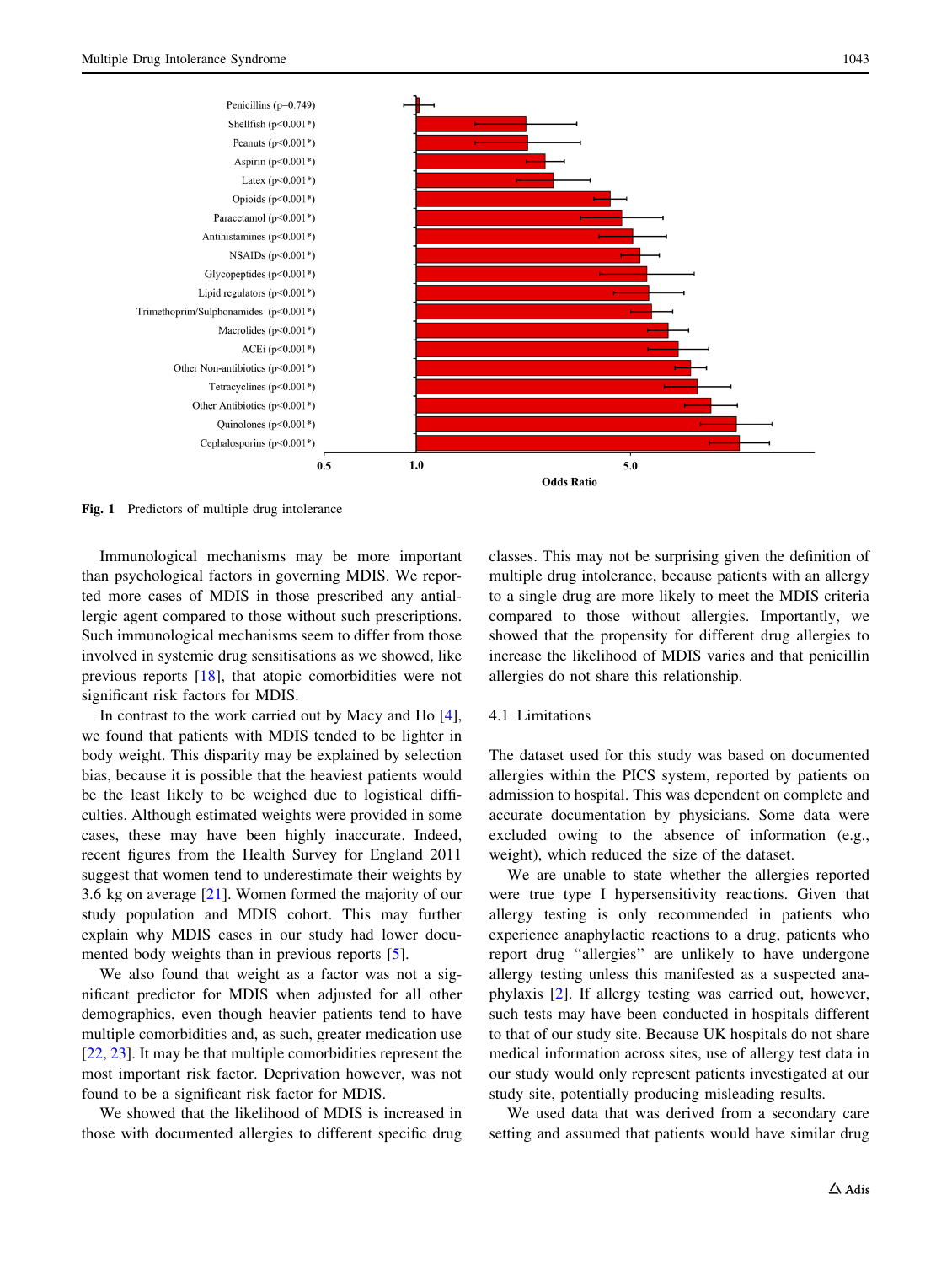<span id="page-7-0"></span>allergy reporting habits in primary care. An additional limitation is that prescribing guidelines might prevent the investigation of potential drug relationships. For example, it is well documented that cephalosporins should be avoided in those allergic to penicillins owing to the risk of cross reactivity. As such, patients with a reported penicillin allergy are less likely to be exposed to a cephalosporin and are therefore less likely to report an allergy to this drug class. Most antiallergic agents would have been prescribed in a primary care setting and antihistamines may have been taken over the counter; as such, it is likely that the prevalence of their use was underestimated in this study.

Finally, we calculated the deprivation scores based on household income, which may not fully reflect patient background and education.

#### 5 Conclusions

We found the prevalence of MDIS to be greatest in female patients who have a number of documented comorbidities and who have both high healthcare (numerous hospital admissions) and medication use. After accounting for this, age, weight, ethnicity, and deprivation were not found to affect the likelihood of MDIS. Allergies to a broad spectrum of other drugs including nonpenicillin antibiotics were found to be significant risk factors for the development of MDIS, highlighting the potential for crossintolerance.

Acknowledgments The authors thank Mariam Afzal for data capture and Gavin Rudge for assistance with deprivation coding.

Funding This work was funded by the National Institute for Health Research (NIHR). Hisham M. R. B. Omer, James Hodson, Sarah K. Thomas, and Jamie J. Coleman are funded through the Collaborations for Leadership in Applied Health Research and Care for Birmingham and Black Country (CLAHRC-BBC) programme.

The views expressed in this publication are not necessarily those of the NIHR, the Department of Health, NHS Partner Trusts, Universities of Birmingham or CLAHRC-BBC Theme 9 Management/ Steering Group.

Competing interests All authors have completed the unified competing interest form at [http://www.icmje.org/coi\\_disclosure.pdf](http://www.icmje.org/coi_disclosure.pdf) (available on request from the corresponding author) and declare: Hisham M. R. B. Omer, James Hodson, Sarah K. Thomas, and Jamie J. Coleman had financial support in the form of a research grant from the National Institute for Health Research (NIHR) for the submitted work; no financial relationships with any organisations that might have an interest in the submitted work in the previous 3 years; no other relationships or activities that could appear to have influenced the submitted work.

Statement of contributions All authors had full access to all of the data (including statistical reports and tables) in the study and can take responsibility for the integrity of the data and the accuracy of the data

analysis. All authors contributed to the writing of the manuscript, the interpretation of data, and approved the final version.

Open Access This article is distributed under the terms of the Creative Commons Attribution Noncommercial License which permits any noncommercial use, distribution, and reproduction in any medium, provided the original author(s) and the source are credited.

## References

- 1. Sullivan TJ, Ong RC, Gilliam LK. Studies of the multiple drug allergy syndrome. J Allergy Clin Immunol. 1989;83:270.
- 2. National Institute for Health and Care Excellence. Drug allergy: diagnosis and management of drug allergy in adults, children and young people (CG183). London: National Institute for Health and Care Excellence; 2014.
- 3. Schiavino D, Nucera E, Roncallo C, Pollastrini E, De Pasquale T, Lombardo C, et al. Multiple-drug intolerance syndrome: clinical findings and usefulness of challenge tests. Ann Allergy Asthma Immunol. 2007;99(2):136–42. doi[:10.1016/S1081-1206\(10\)](http://dx.doi.org/10.1016/S1081-1206(10)60637-0) [60637-0.](http://dx.doi.org/10.1016/S1081-1206(10)60637-0)
- 4. Macy E, Ho NJ. Multiple drug intolerance syndrome: prevalence, clinical characteristics, and management. Ann Allergy Asthma Immunol. 2012;108(2):88–93. doi[:10.1016/j.anai.2011.11.006.](http://dx.doi.org/10.1016/j.anai.2011.11.006)
- 5. Warrington R. Multiple drug allergy syndrome. Can J Clin Pharmacol. 2000;7(1):18–9.
- 6. Asero R, Tedeschi A, Lorini M, Caldironi G, Barocci F. Sera from patients with multiple drug allergy syndrome contain circulating histamine-releasing factors. Int Arch Allergy Immunol. 2003;131(3):195–200.
- 7. Asero R. Multiple drug allergy syndrome: a distinct clinical entity. Curr Allergy Asthma Rep. 2001;1(1):18–22. doi[:10.1007/](http://dx.doi.org/10.1007/s11882-001-0092-5) [s11882-001-0092-5](http://dx.doi.org/10.1007/s11882-001-0092-5).
- 8. De Pasquale T, Nucera E, Boccascino R, Romeo P, Biagini G, Buonomo A, et al. Allergy and psychologic evaluations of patients with multiple drug intolerance syndrome. Intern Emerg Med. 2012;7(1):41–7. doi[:10.1007/s11739-011-0510-1.](http://dx.doi.org/10.1007/s11739-011-0510-1)
- 9. Hassel JC, Danner D, Hassel AJ. Psychosomatic or allergic symptoms? High levels for somatization in patients with drug intolerance. J Dermatol. 2011;38(10):959–65. doi:[10.1111/j.](http://dx.doi.org/10.1111/j.1346-8138.2011.01249.x) [1346-8138.2011.01249.x](http://dx.doi.org/10.1111/j.1346-8138.2011.01249.x).
- 10. Häuser WEH, Enck P. Nocebo phenomena in medicine: their relevance in everyday clinical practice. Dtsch Arztebl Int. 2012;109(26):459–65.
- 11. Nightingale PG, Adu D, Richards NT, Peters M. Implementation of rules based computerised bedside prescribing and administration: intervention study. BMJ. 2000;320(7237):750–3.
- 12. Rudge GM, Mohammed MA, Fillingham SC, Girling A, Sidhu K, Stevens AJ. The combined influence of distance and neighbourhood deprivation on emergency department attendance in a large english population: a retrospective database study. PLoS One. 2013;8(7):e67943. doi:[10.1371/journal.pone.0067943](http://dx.doi.org/10.1371/journal.pone.0067943).
- 13. Office for National Statistics. National Statistics Postcode products: guidance and methodology. [http://www.ons.gov.uk/ons/](http://www.ons.gov.uk/ons/guide-method/geography/products/postcode-directories/-nspp-/index.html) [guide-method/geography/products/postcode-directories/-nspp-/](http://www.ons.gov.uk/ons/guide-method/geography/products/postcode-directories/-nspp-/index.html) [index.html.](http://www.ons.gov.uk/ons/guide-method/geography/products/postcode-directories/-nspp-/index.html) Accessed 25 Aug 2013.
- 14. Noble M, McLennan D, Wilkinson K, Whitworth A, Barnes H, Dibben C. The English Indices of Deprivation 2007. London: Department for Communities and Local Government 2008. [http://](http://webarchive.nationalarchives.gov.uk/%2b/http:/www.communities.gov.uk/communities/neighbourhoodrenewal/deprivation/deprivation07/) [webarchive.nationalarchives.gov.uk/](http://webarchive.nationalarchives.gov.uk/%2b/http:/www.communities.gov.uk/communities/neighbourhoodrenewal/deprivation/deprivation07/)+/http:/www.communities. [gov.uk/communities/neighbourhoodrenewal/deprivation/depri](http://webarchive.nationalarchives.gov.uk/%2b/http:/www.communities.gov.uk/communities/neighbourhoodrenewal/deprivation/deprivation07/) [vation07/.](http://webarchive.nationalarchives.gov.uk/%2b/http:/www.communities.gov.uk/communities/neighbourhoodrenewal/deprivation/deprivation07/) Accessed 25 Aug 2013.